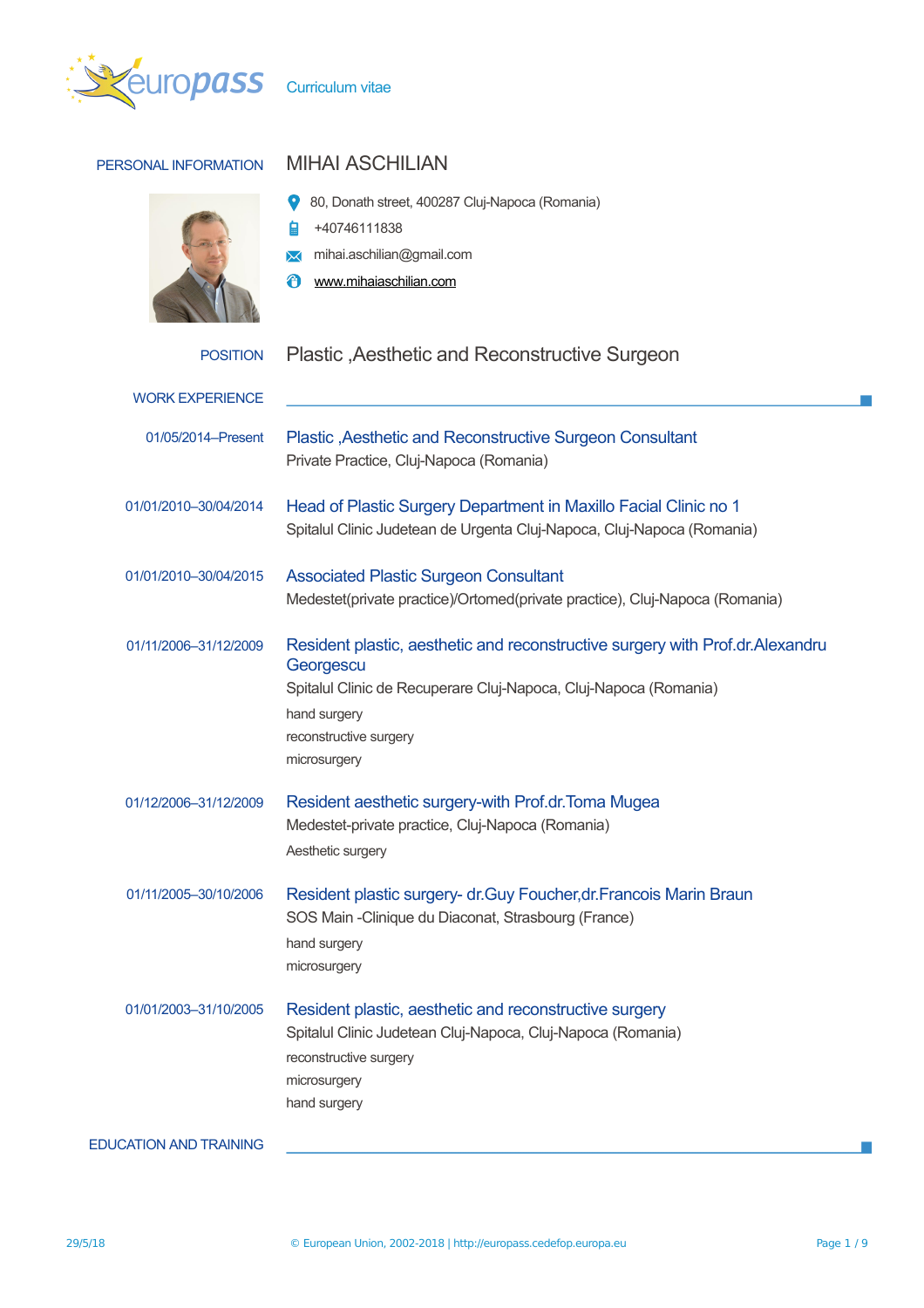

**Curriculum vitae MITAI ASCHILIAN** 

| 16/10/2017-27/10/2017 | <b>Fellow</b>                                                                                                                                                                                         | Observership<br>training with dr.Rod<br><b>ROHRICH</b>                                  |
|-----------------------|-------------------------------------------------------------------------------------------------------------------------------------------------------------------------------------------------------|-----------------------------------------------------------------------------------------|
|                       | Dallas Plastic Surgery Institute, Dallas (United States)<br>Rhinoplasty<br><b>Facial lifting</b><br>Facial rejuvenation<br>Fat injection                                                              |                                                                                         |
| 18/01/2017-27/02/2017 | <b>Craniofacial fellow</b>                                                                                                                                                                            | <b>Craniofacial fellow</b><br>hands-on training<br>with Prof.dr Jong<br><b>Woo Choi</b> |
|                       | Asan Medical Center, Seoul (South Korea (Republic of Korea))<br>Facial bone contouring<br>Orthognatic surgery<br>Rhinoplasty<br>Nose reconstruction<br>Asian blepharoplasty<br><b>Facial liftings</b> |                                                                                         |
| 07/11/2016-11/11/2016 | <b>Fellow</b>                                                                                                                                                                                         | minifellowship with<br>dr.Paolo Montemurro<br>and dr. Per Heden                         |
|                       | Akademikliniken, Stockholm (Sweden)<br><b>Breast surgery</b>                                                                                                                                          |                                                                                         |
| 13/05/2013-24/05/2013 | <b>Fellow</b>                                                                                                                                                                                         | Observership<br>training with<br>dr. Timothy J. Marten                                  |
|                       | Marten Clinic of Plastic Surgery, San Francisco (United States)<br><b>Facial lifting</b><br>Fat injection<br>Facial rejuvenation<br>Blepharoplasty                                                    |                                                                                         |
| 18/02/2013-21/02/2013 | <b>Fellow</b>                                                                                                                                                                                         | mini fellowship<br>hands-on with dr.<br><b>Constantin Stan</b>                          |
|                       | Centrul Medical Stan, Bacau (Romania)<br><b>Breast surgery</b>                                                                                                                                        |                                                                                         |
| 05/11/2012-16/11/2012 | <b>Fellow</b><br>Villa Bella, Salo (Italy)<br><b>Breast surgery</b><br><b>Facial lifting</b><br>Blefaroplasty                                                                                         | Fellowship hands-on<br>with dr. Giovanni Botti                                          |
| 27/08/2012-31/08/2012 | Fellow(gastartz)                                                                                                                                                                                      | Minifellowship<br>hands-on with<br>Prof.dr.W.Gubisch                                    |

and dr.Helmut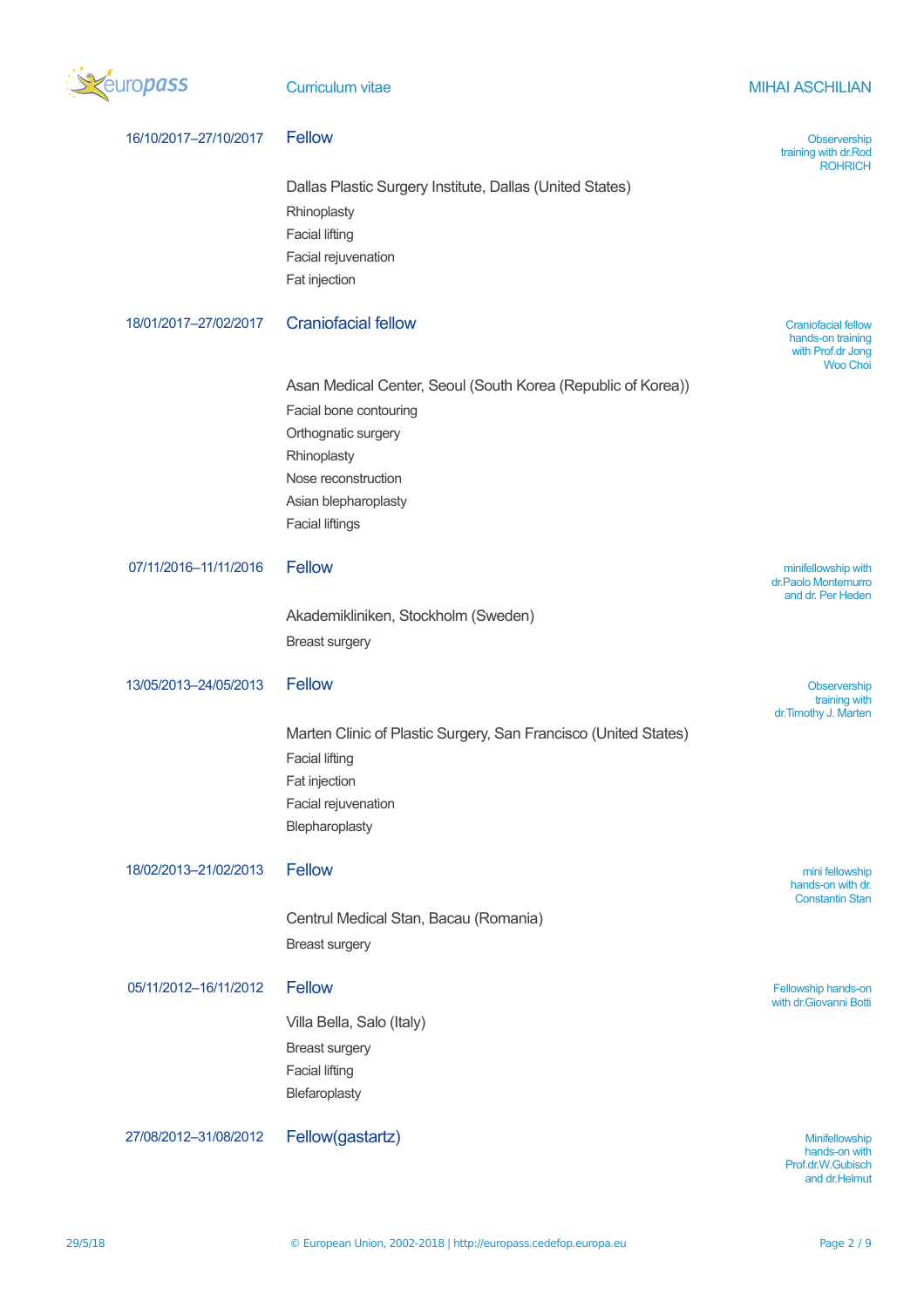

## **Curriculum vitae MIHAI ASCHILIAN**

|                       |                                                                                              | <b>Fischer</b>                                                                             |
|-----------------------|----------------------------------------------------------------------------------------------|--------------------------------------------------------------------------------------------|
|                       | Marienhospital, Stuttgart (Germany)                                                          |                                                                                            |
|                       | Rhinoplasty                                                                                  |                                                                                            |
|                       | Nose reconstruction                                                                          |                                                                                            |
| 14/11/2011-02/12/2011 | <b>Fellow</b>                                                                                | Fellowship hands-on<br>with dr. Jean Marie<br>Faivre                                       |
|                       | Clinique Saint Genevieve, Paris (France)                                                     |                                                                                            |
|                       | <b>Breast surgery</b>                                                                        |                                                                                            |
|                       | Blepharoplasty                                                                               |                                                                                            |
|                       | Body contouring                                                                              |                                                                                            |
|                       |                                                                                              |                                                                                            |
| 01/08/2011-29/09/2011 | <b>DAFPRS fellow(gastarz)</b>                                                                | Fellowship hands-on<br>with Prof.dr.<br><b>W.Gubisch and</b><br>dr.Helmut Fischer          |
|                       | Marienhospital, Stuttgart (Germany)                                                          |                                                                                            |
|                       | Rhinoplasty                                                                                  |                                                                                            |
|                       | Nose reconstuction                                                                           |                                                                                            |
|                       | <b>Facial lifting</b>                                                                        |                                                                                            |
|                       | Blepharoplasty                                                                               |                                                                                            |
| 21/03/2011-30/04/2011 | DAFPRS Fellow(DAFPRS-Dutch Association of Facial Plastic and                                 | <b>DAFPRS fellow-</b>                                                                      |
|                       | <b>Reconstuctive Surgery)</b>                                                                | hands-on fellowship<br>with dr. Jacques van<br>der Meulen and Prof<br>dr. Irene Mathijssen |
|                       | Erasmus Hospital, Rotterdam (Netherlands)                                                    |                                                                                            |
|                       | Craniofacial surgery                                                                         |                                                                                            |
| 01/11/2010-31/01/2011 | DAFPRS Fellow (Dutch association of Facial Plastic and<br><b>Reconstructive Surgery)</b>     | hands-on fellowship<br>with dr. Patrick<br><b>Tonnard, Alexis</b>                          |
|                       |                                                                                              | Verpaele,<br>Prof.dr.Moustapha<br>Hamdi, dr.Bart van<br>der Ven                            |
|                       | Coupure Centrum/Emc2, Ghent (Belgium)                                                        |                                                                                            |
|                       | <b>Facial liftings</b>                                                                       |                                                                                            |
|                       | Blepharoplasty                                                                               |                                                                                            |
|                       | Facial rejuvenation                                                                          |                                                                                            |
|                       | <b>Breast surgery</b>                                                                        |                                                                                            |
|                       | Body contouring                                                                              |                                                                                            |
|                       | <b>Facial Feminisation surgery</b>                                                           |                                                                                            |
|                       |                                                                                              |                                                                                            |
| 21/03/2011-30/04/2011 | DAFPRS Fellow(Dutch Association of Facial Plastic and<br><b>Reconstuctive Surgery)fellow</b> | hands -on fellowship<br>with dr. Jacques van<br>der Meulen                                 |

Velthuis Klinik(private practice), Rotterdam (Netherlands)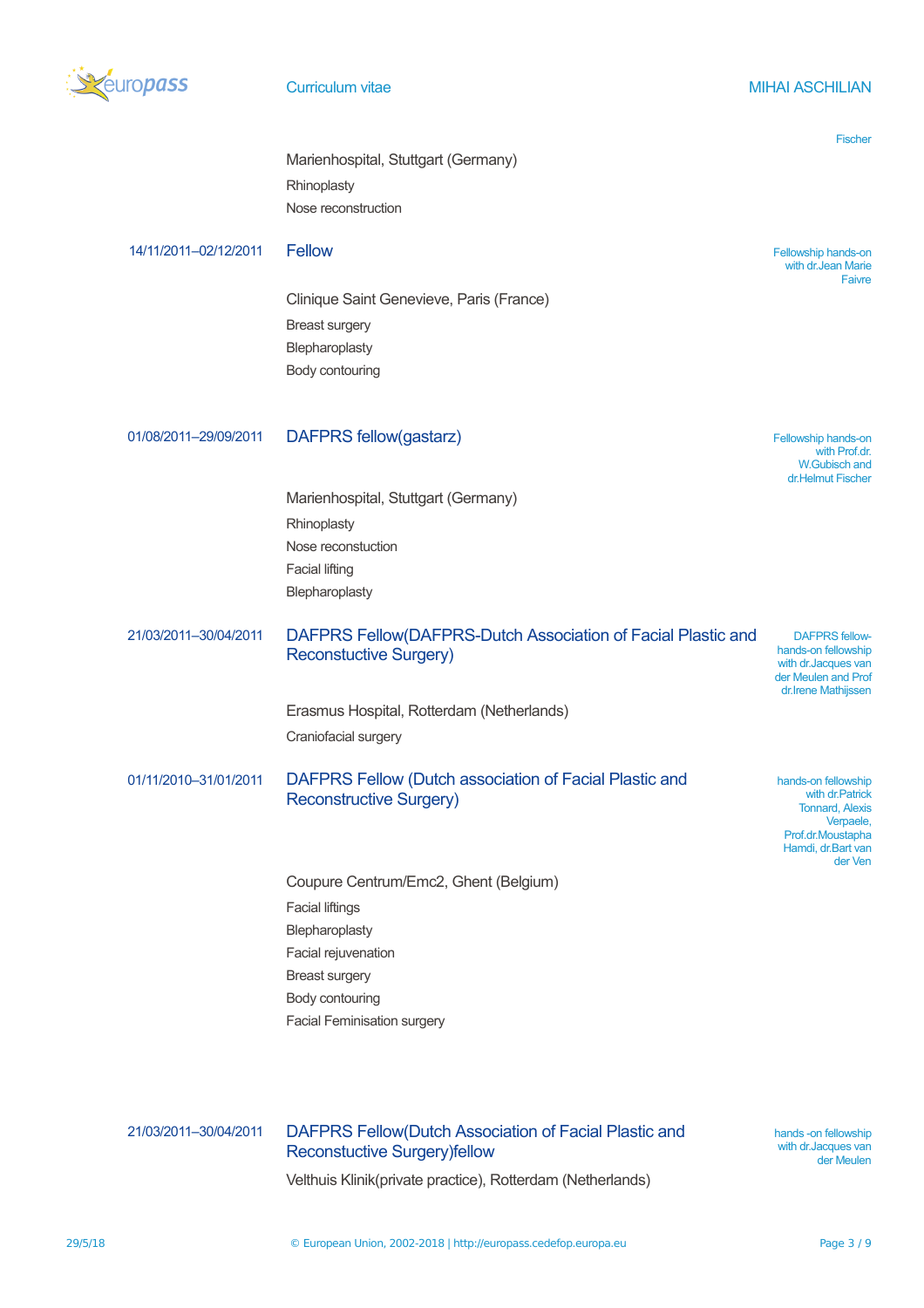

|                                    | Rhinoplasty<br>Blepharoplasty<br><b>Facial lifting</b>                                                                                           |                |                    |                   |                                             |  |
|------------------------------------|--------------------------------------------------------------------------------------------------------------------------------------------------|----------------|--------------------|-------------------|---------------------------------------------|--|
| 01/11/2010-31/01/2011              | <b>DAFPRS fellow</b>                                                                                                                             |                |                    |                   | hands-on fellowship<br>with Prof.dr.Koenrad |  |
|                                    | UZ Saint Luc, Ghent (Belgium)                                                                                                                    |                |                    |                   | van Landuyt                                 |  |
|                                    | <b>Breast reconstruction</b>                                                                                                                     |                |                    |                   |                                             |  |
|                                    | Microsurgery                                                                                                                                     |                |                    |                   |                                             |  |
| 01/11/1996-15/09/2002              | Bachelor of University of Medicine Cluj-Napoca<br>Iuliu Hatieganu- Faculty of Medicine and Pharmacy, Cluj-Napoca (Romania)                       |                |                    |                   |                                             |  |
|                                    | study promotion general average: 9.82/10                                                                                                         |                |                    |                   |                                             |  |
| <b>PERSONAL SKILLS</b>             |                                                                                                                                                  |                |                    |                   |                                             |  |
| Mother tongue(s)                   | Romanian                                                                                                                                         |                |                    |                   |                                             |  |
| Foreign language(s)                | <b>UNDERSTANDING</b><br><b>SPEAKING</b>                                                                                                          |                |                    | <b>WRITING</b>    |                                             |  |
|                                    | Listening                                                                                                                                        | Reading        | Spoken interaction | Spoken production |                                             |  |
| French                             | B <sub>2</sub>                                                                                                                                   | <b>B2</b>      | <b>B2</b>          | <b>B2</b>         | <b>B2</b>                                   |  |
| English                            | B <sub>2</sub>                                                                                                                                   | B <sub>2</sub> | <b>B2</b>          | <b>B2</b>         | B <sub>2</sub>                              |  |
| Hungarian                          | A2                                                                                                                                               | A <sub>1</sub> | A <sub>2</sub>     | A2                | A1                                          |  |
| Italian                            | <b>B2</b>                                                                                                                                        | B <sub>2</sub> | B <sub>2</sub>     | B <sub>2</sub>    | B <sub>2</sub>                              |  |
|                                    | Levels: A1 and A2: Basic user - B1 and B2: Independent user - C1 and C2: Proficient user<br>Common European Framework of Reference for Languages |                |                    |                   |                                             |  |
| <b>Communication skills</b>        |                                                                                                                                                  |                |                    |                   |                                             |  |
|                                    | good communication skills                                                                                                                        |                |                    |                   |                                             |  |
|                                    | management                                                                                                                                       |                |                    |                   |                                             |  |
|                                    | planning                                                                                                                                         |                |                    |                   |                                             |  |
| Organisational / managerial skills | 4 years working just in private practice                                                                                                         |                |                    |                   |                                             |  |
| Job-related skills                 | team work                                                                                                                                        |                |                    |                   |                                             |  |
|                                    | honest                                                                                                                                           |                |                    |                   |                                             |  |
|                                    | meticulous                                                                                                                                       |                |                    |                   |                                             |  |
|                                    | serious                                                                                                                                          |                |                    |                   |                                             |  |
|                                    | flexible                                                                                                                                         |                |                    |                   |                                             |  |
|                                    | open mind                                                                                                                                        |                |                    |                   |                                             |  |
|                                    | hard working                                                                                                                                     |                |                    |                   |                                             |  |
|                                    | creativity                                                                                                                                       |                |                    |                   |                                             |  |
|                                    | visionary                                                                                                                                        |                |                    |                   |                                             |  |

Other skills Lecturer at numerous microsurgical courses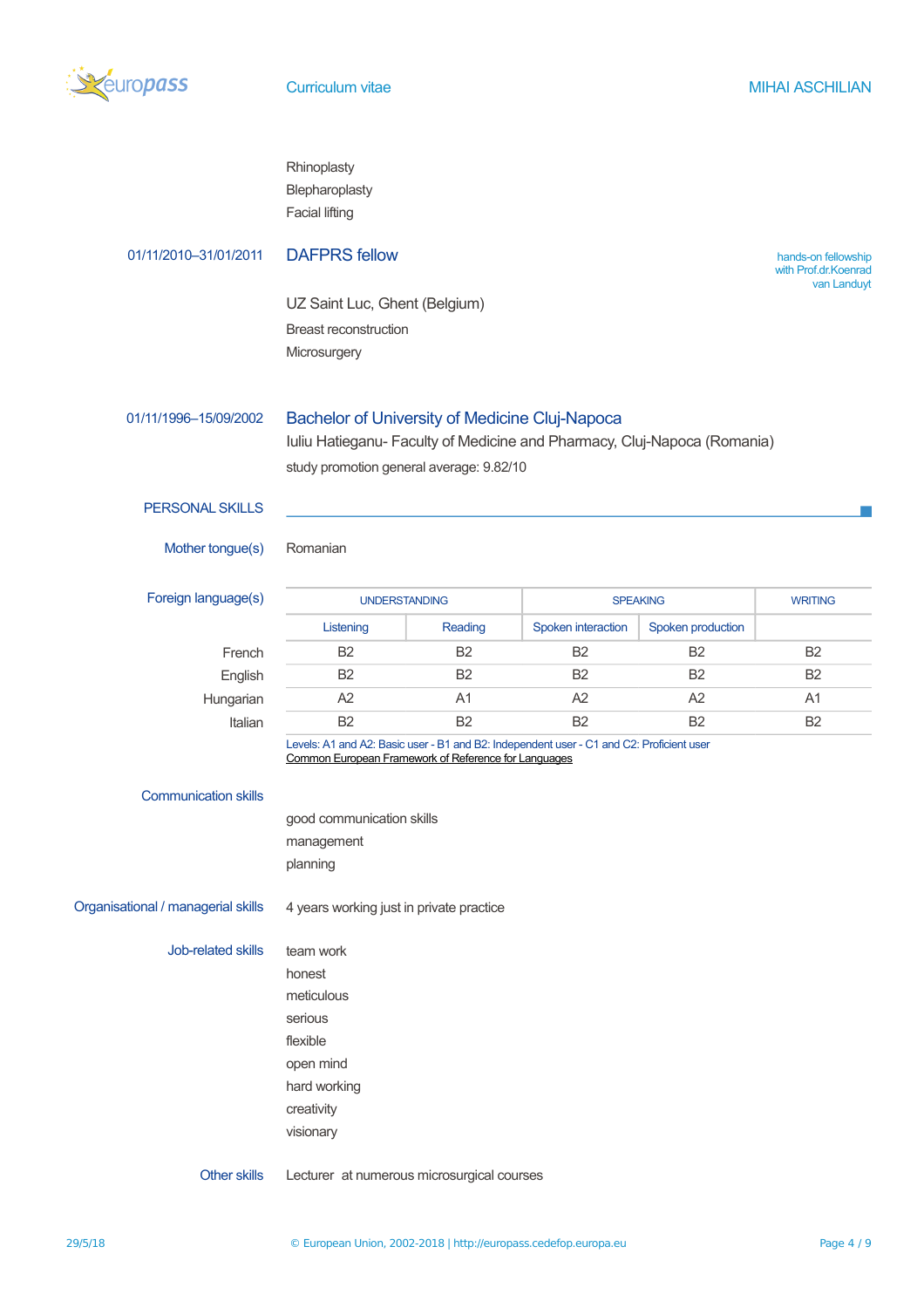

| <b>Driving licence</b>           | B                                                                                                                                                                                                                                                                                                                    |
|----------------------------------|----------------------------------------------------------------------------------------------------------------------------------------------------------------------------------------------------------------------------------------------------------------------------------------------------------------------|
| <b>ADDITIONAL INFORMATION</b>    |                                                                                                                                                                                                                                                                                                                      |
| Honours and awards               | 1.DAFPRS (Dutch Association of Facial Plastic and Reconstuctive Surgery) Fellow                                                                                                                                                                                                                                      |
|                                  | 2. First Prize of the Students and Young Researchers Scientific Communication Session MEDICALIS<br>2002, in quality of author of the communication presented and published in Medicalis 2002 abstract,<br>page 58 : The Great Dorsal in the reconstructive surgery: experimental model on rats                       |
|                                  | M. Aşchilian, R. Opris, B. Opri                                                                                                                                                                                                                                                                                      |
| Certifications/practical courses | 14-17 march 2018-Bergamo, Italy, Bergamoplast                                                                                                                                                                                                                                                                        |
|                                  | 8-11 June 2016 -Bucharest, Romania-ISAPS Symposium & 14th Congress of Romanian Association<br>of Plastic Surgeons                                                                                                                                                                                                    |
|                                  | 14-15 February 2015-Cluj-Napoca, Romania- Orthognatic surgery course FACE(dr.Mirco Raffaini&<br>dr.Renato Cocconi)                                                                                                                                                                                                   |
|                                  | 19-22 February 2014- Madrid Course, Spain - "Where surgeons share ideas"                                                                                                                                                                                                                                             |
|                                  | 4-8 September 2012 - Geneva, Switzerland, ISAPS 21 <sup>st</sup> Congress 2012                                                                                                                                                                                                                                       |
|                                  | 22 - 23 June 2012 - Paris, France, SOFCEP Congress                                                                                                                                                                                                                                                                   |
|                                  | 21 June 2012 - Paris, France, ISAPS Symposium: Facial Rejuvenation                                                                                                                                                                                                                                                   |
|                                  | 9-12 May 2011 - Graduate of Breast Reconstruction Course (Prof. dr. Lantieri), Paris, France                                                                                                                                                                                                                         |
|                                  | 4-6 May 2011 - Attended the 19th Stuttgart Advanced Course for Functional & Aesthetic Rhinoplasty<br>(Prof.dr.W.Gubisch), Stuttgart, Germany                                                                                                                                                                         |
|                                  | 20 November 2010 - Guest to the Autumn Meeting of Royal Belgian Society for Plastic Surgery,<br>Beersel, Belgium                                                                                                                                                                                                     |
|                                  | 15 February - 25 February 2010 - Instructor at Basic Practical Course in Microsurgery, Romanian<br>Society of Reconstructive Microsurgery - Formation Centre for Microsurgery - Surgery Clinic no. 1 of<br>the U.M.Ph. « Iuliu Hațieganu » Cluj-Napoca                                                               |
|                                  | 2008 – lecturer of the Wound Management Course, Romanian Society of Reconstructive<br>Microsurgery - Formation Centre for Microsurgery - Surgery Clinic no. 1 of the U.M.Ph. « Iuliu<br>Hațieganu » Cluj-Napoca                                                                                                      |
|                                  | 2008 - Instructor at Basic Practical Course in Microsurgery, Romanian Society of Reconstructive<br>Microsurgery - Formation Centre for Microsurgery - Surgery Clinic no. 1 of the U.M.Ph. « Iuliu<br>Hațieganu » Cluj-Napoca                                                                                         |
|                                  | April 2008 - Instructor at Free Flaps Course - under the aegis of the Romanian Society of<br>Reconstructive Microsurgery – Formation Centre for Microsurgery – Surgery Clinic no. 1 of the<br>U.M.Ph. « Iuliu Hațieganu » Cluj-Napoca                                                                                |
|                                  | February 2008 - Instructor at Basic Practical Course in Microsurgery, Romanian Society of<br>Reconstructive Microsurgery - Formation Centre for Microsurgery - Surgery Clinic no. 1 of the<br>U.M.Ph. « Iuliu Hațieganu » Cluj-Napoca                                                                                |
|                                  | 11 - 12 May 2007 - Graduate of Orbital Reconstruction Course - under the aegis of the European<br>Association for Cranio-Maxilofacial Surgery, Iasi, Romania                                                                                                                                                         |
|                                  | 26 - 29 April 2007 - Graduate of Free Flaps Course - under the aegis of the Romanian Society of<br>Reconstructive Microsurgery - Formation Centre for Microsurgery - Surgery Clinic no. 1 of the<br>U.M.Ph. « Iuliu Hațieganu » Cluj-Napoca                                                                          |
|                                  | 19 February- 02 March 2007 - Instructor at Basic Practical Course in Microsurgery, Romanian<br>Society of Reconstructive Microsurgery - Formation Centre for Microsurgery - Surgery Clinic no. 1 of<br>the U.M.Ph. « Iuliu Hațieganu » Cluj-Napoca                                                                   |
|                                  | 23-25 September 2005: Graduate of the first International Course of Hand Surgery and after surgery<br>recuperation; under the aegis of the Romanian Society of Hand Surgery and of the Romanian<br>Association of Plastic Surgeons, Cluj-Napoca, Romania                                                             |
|                                  | 22-24 April 2005: Assistant instructor for the deployment of all practical session of the course -<br>Course of free flaps - under the aegis of the Romanian Society of Reconstructive Microsurgery -<br>Formation Centre for Microsurgery - Surgery Clinic no. 1 of the U.M.Ph. « Iuliu Hațieganu » Cluj-<br>Napoca |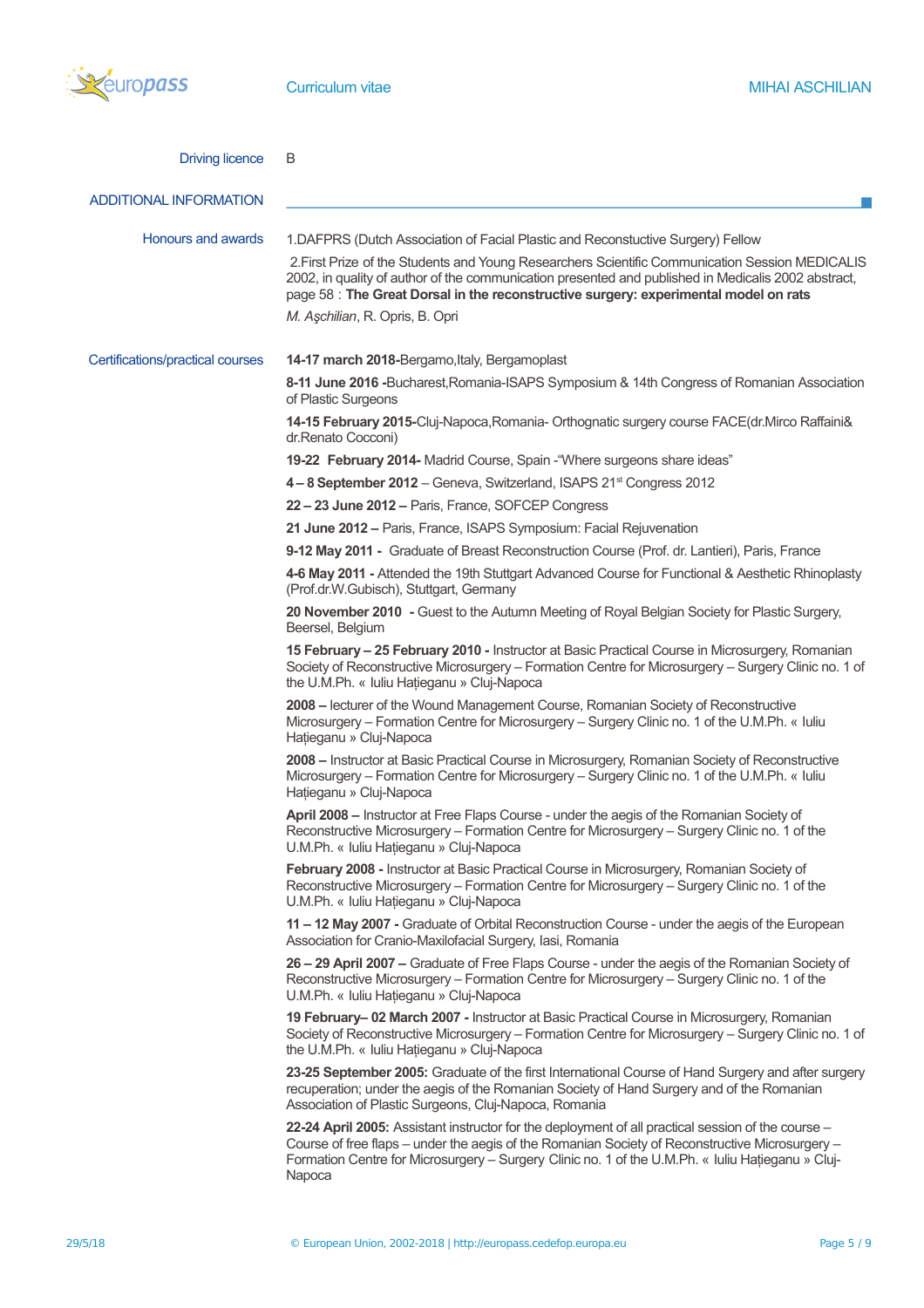

02-05 March 2005: Invited instructor to the 15<sup>th</sup>International Practical Seminar in Microsurgery of Vessels and Nerves, organised by "Gr. T. Popa" University of Medicine and Pharmacy, Iasi, Romania, "Victor Babes" University of Medicine and Pharmacy Timisoara, Romania, Romanian Society of Reconstructive Microsurgery

**14-26 February 2005:** Instructor of Basic Practical Course in Microsurgery, under the aegis of Romanian Society of Reconstructive Microsurgery– Formation Centre for Microsurgery – Surgery Clinic no. 1 of the U.M.Ph. « Iuliu Hatieganu » Clui-Napoca, Romania

**08-11 November 2004:** Graduate International Course of OMF Surgery : Oral and Maxillofacial Tumours (mucosa, skin, bone), Salivary Gland Diseases – under the aegis of the European Association for Cranial- Maxillofacial Surgery, Iasi, Romania

**18-20 October 2004:** Assistant instructor au for the deployment of all practical session of the course – Course of microsurgery – under the aegis of the Romanian Society of Reconstructive Microsurgery – Formation Centre for Microsurgery – Surgery Clinic no. 1 of the U.M.Ph. « Iuliu Hatieganu » Cluj-Napoca

**19-21 June 2004: Participation to the POST-IFSSH Congress, the 5<sup>th</sup> National Congress of SRCM** (Romanian Society of Hand Surgery), the 6<sup>th</sup> National Congress of SRMR (Romanian Society of Reconstructive Microsurgery), Bucharest, Romania

**23-25 April 2004:** Assistant instructor au for the deployment of all practical session of the course – Course of free flaps - under the aegis of the Romanian Society of Reconstructive Microsurgery – Formation Centre for Microsurgery – Surgery Clinic no. 1 of the U.M.Ph. « Iuliu Hatieganu » Clui-Napoca

**24-27 March 2004:** Lecturer and invited instructor to the 13th International Practical Course in Microsurgery of Vessels and Nerves, organised by Surgical Clinic 2, "Pius Brânzeu" Centre for Laparoscopic Surgery and Microsurgery "Victor Babes" University of Medicine and Pharmacy Timisoara, Romanian Society of Reconstructive Microsurgery

**16-28 February 2004:** Graduate of the Practical Course of Microsurgery; under the aegis of the Romanian Society of Reconstructive Microsurgery – Formation Centre for Microsurgery – Surgery Clinic no. 1 of the U.M.Ph. « Iuliu Haţieganu » Cluj-Napoca

**16-28 February 2004 :** Assistant instructor au for the deployment of all practical session of the course – Course of microsurgery – under the aegis of the Romanian Society of Reconstructive Microsurgery – Formation Centre for Microsurgery – Surgery Clinic no. 1 of the U.M.Ph. « Iuliu Hatieganu » Cluj-Napoca

**09-12 July 2003:** Participation to the National ENT Conference, Cluj-Napoca, Romania

**05-07 June 2003:** Participation to the 5th National Congress National of Angiology and Vascular Surgery, Cluj-Napoca, Romania

**21-24 May 2003:** Participation to the 3rd Bapras (Balkan Congress of Association for Plastic, Reconstructive and Aesthetic Surgery) and to the 14<sup>th</sup> National Congress of Plastic, Reconstructive and Aesthetic Surgery, Iasi, Romania

**18-20 April 2003:** Assistant instructor au for the deployment of all practical session of the course – Course of free flaps - under the aegis of the Romanian Society of Reconstructive Microsurgery – Formation Centre for Microsurgery – Surgery Clinic no. 1 of the U.M.Ph. « Iuliu Hatieganu » Cluj-Napoca

**09-12 April 2003:** Invited instructor to the 10th International Practical Course in Microsurgery of Vessels and Nerves, organized by the Surgery Clinic no.2, « Pius Brânzeu » Centre for Laparoscopic Surgery and Microsurgery, "Victor Babes" University of Medicine and Pharmacy, Timisoara, Romanian Society of Reconstructive Microsurgery, Traumatology Clinic, Faculty of Medicine, University of Szeged, Hungary

**10-22 February 2003:** Assistant instructor for the practical course of microsurgery, under the aegis of the Romanian Society of Reconstructive Microsurgery – Surgical Clinic no. 2, « Iuliu Hatieganu » U.M.Ph. Cluj-Napoca

**16-19 October 2002:** Participation to the IVth Congress of Hand surgery and to the Vth Congress of Reconstructive Microsurgery

**06 July 2002:** Special price for the scientific activity during faculty studies, graduation festivity, to the « Iuliu Hatieganu » University of Medicine and Pharmacy, Cluj-Napoca

**29-31 March 2002:** Assistant instructor au for the deployment of all practical session of the course – Course of free flaps - under the aegis of the Romanian Society of Reconstructive Microsurgery – Formation Centre for Microsurgery – Surgery Clinic no. 2 of the U.M.Ph. « Iuliu Hatieganu » Clui-Napoca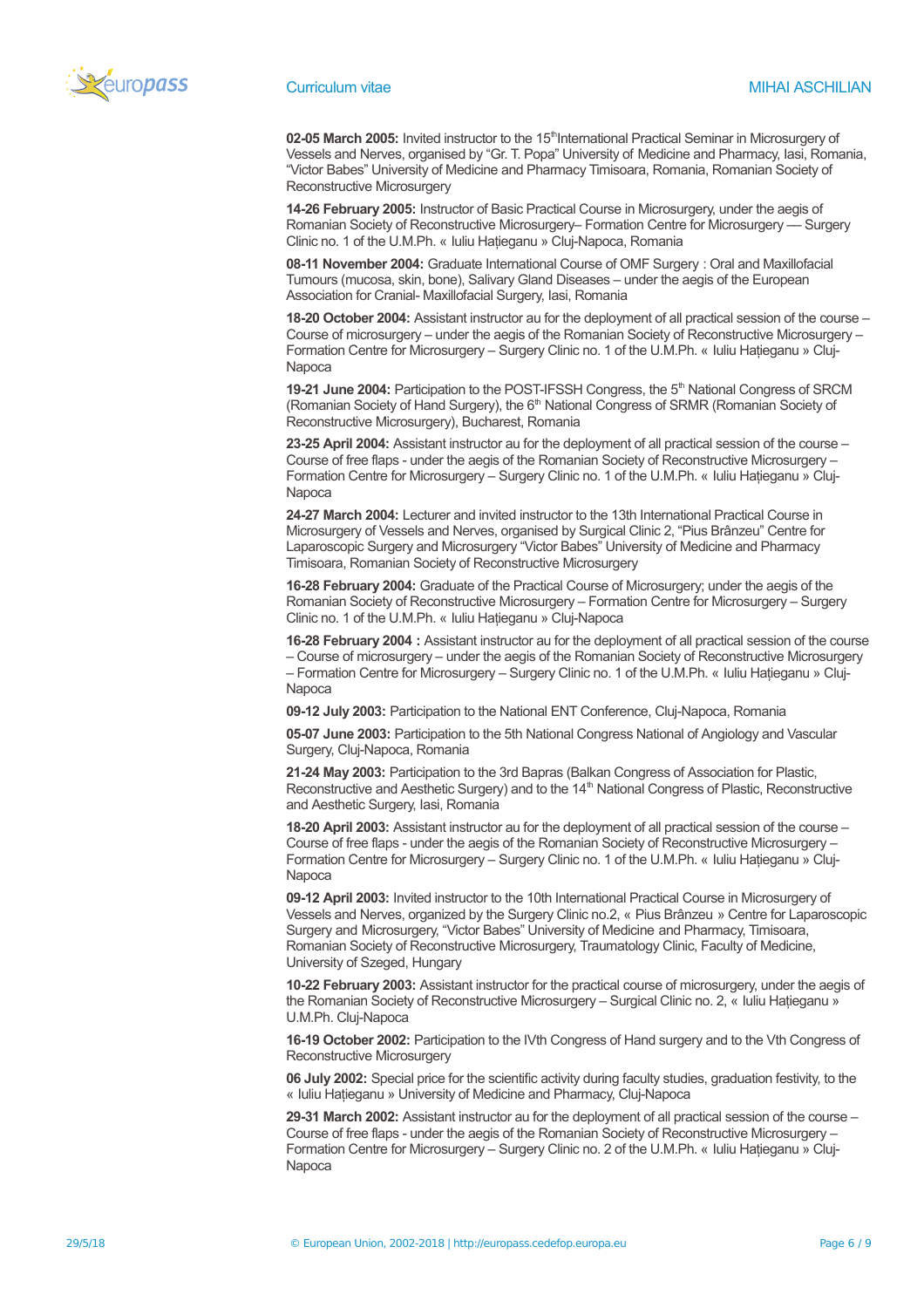

**05-08 March 2002:** Invited instructor to the 8th International Practical Course in Microsurgery of Vessels and Nerves, organised by the Department of Orthopaedic Surgery of Ioannina Medical School, Greece, the Plastic and Reconstructive Surgery Department of the Municipal Hospital from Brasov, Surgical Clinic 2, « Victor Babes » University of Medicine and Pharmacy, Timisoara.

**11-23 February 2002:** Assistant instructor au for the deployment of all practical session of the course – Course of free flaps - under the aegis of the Romanian Society of Reconstructive Microsurgery – Formation Centre for Microsurgery – Surgery Clinic no. 2 of the U.M.Ph. « Iuliu Haţieganu » Cluj-Napoca

**13-16 November 2001:** Invited instructor to the 7th International Practical Course in Microsurgery of Vessels and Nerves, organized by the Plastic and reconstructive Surgery Department of Klinikum Rechts der Isar – Technical University of Munich, Surgery Clinic no. 2, Centre for Laparoscopic Surgery and Microsurgery "Victor Babes" University of Medicine and Pharmacy Timisoara, Romanian Society of Reconstructive Microsurgery

**09-11 April 2001:** Graduate of the « Basic Microsurgery » course, organized by the University of Szeged, Hungary

**04-07 April 2001:** Invited instructor to the 6th International Practical Course in Microsurgery of Vessels and Nerves, organised by the Department of Orthopaedic Surgery of Ioannina Medical School, Greece, Surgical Clinic 2 – Formation Centre for Microsurgery and Clinic of Plastic and reconstructive Surgery, « Iuliu Hatieganu » University of Medicine and Pharmacy, Cluj-Napoca, Centre for Laparoscopic Surgery and Microsurgery "Victor Babes" University of Medicine and Pharmacy Timisoara,

**26 February – 10 March 2001:** Assistant instructor au for the deployment of all practical session of the course – Course of Microsurgery - under the aegis of the Romanian Society of Reconstructive Microsurgery – Formation Centre for Microsurgery – Surgery Clinic no. 2 of the U.M.Ph. « Iuliu Hatieganu » Cluj-Napoca

**05-09 February 2001:** Graduate of the course entitled: « Contemporary concepts in the surgical treatment and in Traumatic and Rheumatic hand recuperation », organized by the Chairs of the Faculties of Medicine, Surgical Clinic no. II, Plastic and reconstructive surgery, Balneal physiotherapy and medical Recuperation, in collaboration with the University of Grenoble, France

**09-10 May 2000:** Participation to the Falk Workshop, Cluj-Napoca, Hepatobilliary Diseases: Cholestasias and Gallstones, organised by the Falk Foundation, e.V. Friburg, Germany

**09-13 May 2000:** Participation to the IIIrd, « Congress of Hand Surgery » and to the IVth « National Congress of Reconstructive Microsurgery », organised by the Romanian Society of Hand Surgery, the Society of reconstructive Microsurgery and the Pilot Centre « SOS Hand », Iasi

**28 February – 11 March 2000:** Assistant instructor for the deployment of all practical session of the course – Course of Microsurgery - under the aegis of the Romanian Society of Reconstructive Microsurgery – Formation Centre for Microsurgery – Surgery Clinic no. 2 of the U.M.Ph. « Iuliu Hatieganu » Cluj-Napoca

**20.03.2000:** Participation to the Symposium: « New methods in multiway treatment of colo-rectal cancer » - organized by the « Iuliu Hatieganu » U.M.Ph., Surgery Clinic IV, Cluj-Napoca

**09-21 February 2000:** Assistant instructor for the deployment of all practical session of the course – Course of Microsurgery - under the aegis of the Romanian Society of Reconstructive Microsurgery – Formation Centre for Microsurgery – Surgery Clinic no. 2 of the U.M.Ph. « Iuliu Hatieganu » Cluj-Napoca

**23-25 September 1999:** Participation to the National Congress of Oncological Surgery, organized by the « Ion Chiricuţă » Oncological Institute, U.M.Ph. Cluj-Napoca

Presentations/Publications **2014-***Lecturer Dr.Mihai Aschilian conference at Zilele Antreprenoriatului in Stomatologie:"Doctorat in antreprenoriat"*

> **2014-***Lecturer Dr.Mihai Aschilian conference at Zilele Antreprenoriatului in Stomatologie:"Medicii creeaza impreuna in beneficiul pacientilor"*

**2014-** *Lecturer Dr.Mihai Aschilian conference at Medicalis 2014:"New concepts in aesthetic surgery of the face.My personal experience during my fellowships"*

**2011-New concepts in periorbital rejuvenation in lower eyelid,** *Author: Dr.Mihai Aschilian published in Abstracts of National Conference of Aesthetic Surgery 28-30 April 2011, Timisoara, Romania*

**2011-Minimal Access Cranial Suspension,** *Author: Dr.Mihai Aschilian published in Abstracts of*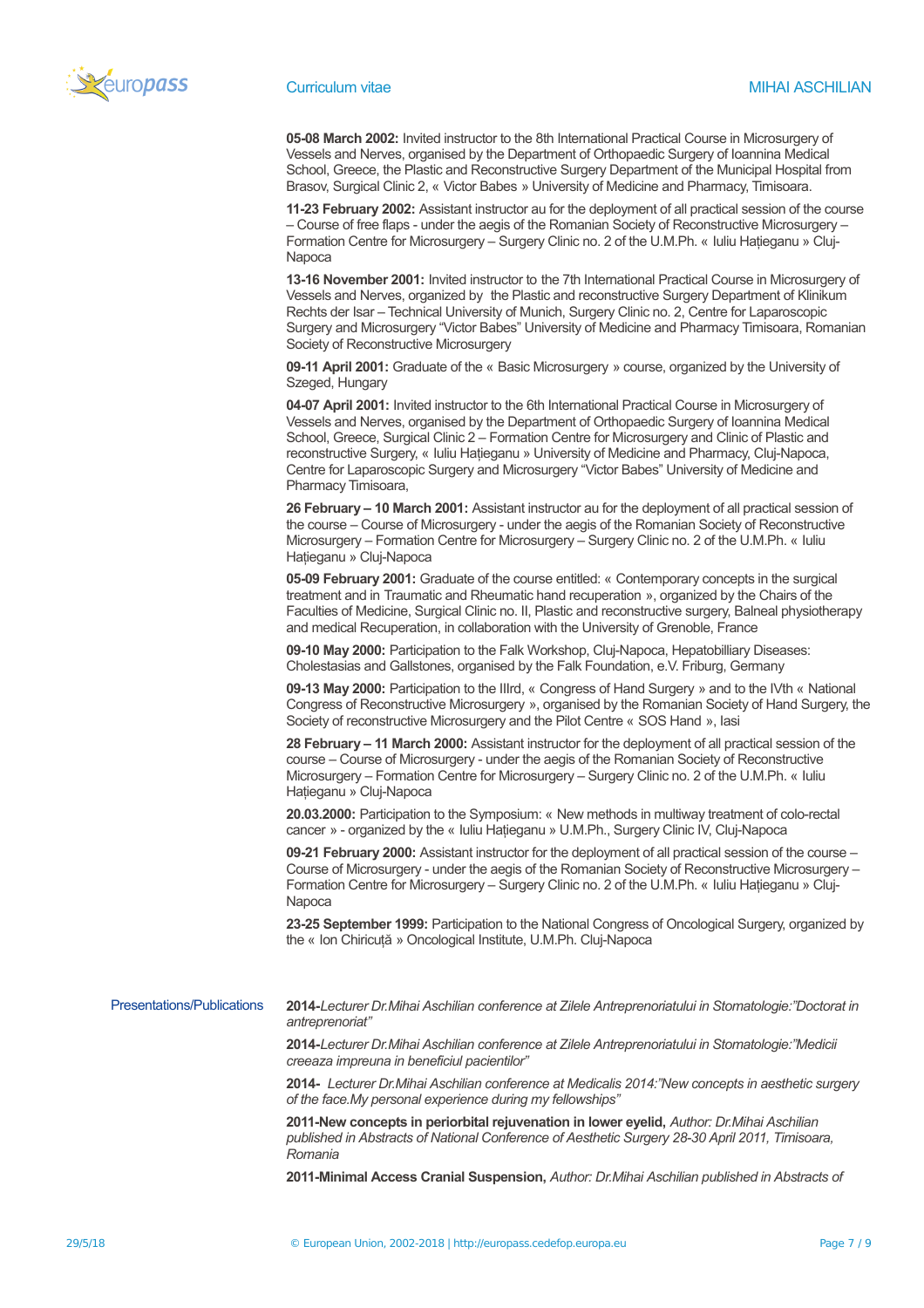

### *National Conference of Aesthetic Surgery 28-30 April 2011, Timisoara, Romania*

**2009- Reconstruction of important defects after oncologic surgery ,using free flaps,***Authors: T.Lung, R.Roman,M.Aschilean,O.Muresan,I.Moldovan,M.Juncar,*University of Medicine and Pharmacy, Cluj-Napoca, published in [http://www.ijoms.com/article/S0901-5027\(09\)00229-X/abstract](http://www.ijoms.com/article/S0901-5027(09)00229-X/abstract)

**2008 - THE OSTEOGENIC POTENTIAL OF EMBRYONIC STEM CELLS,** *Authors:* Ondine Lucaciu, D. Gheban, Olga, Soritau, Mihaela Baciut, D. Lucaciu, R. Campian, B. Crisan, M. Aschilean, G. Baciut., University of Medicine and Pharmacy, Cluj-Napoca, published in Abstracts Congress OHDMBSC 2008

**2008 -** Retro musculo fascial breast augmentation with "glandular window" – prof. Toma T. Mugea, Andrei Martin, Mihai Aschilian, Medestet Clinic, Cluj – Napoca, presented to the Xth International Congres of the Romanian Plastic Surgeons

**2008 – 5 years experience with TTM computer program for breast assessment and implant selection**, authors and presenters: Toma T. Mugea, Andrei Martin, Mihai Aschilian, presented to the Congress of the Romanian Society of Aesthetic Surgery

**April 2008:** Co-author of the Article:" The preliminary results of treatment of symptomatic carpal boss by wedge joint resection, radial bone grafting and arthrodesis with a shape memory staple", published in the Journal of Hand Surgery, European Volume, 2008 Apr.; 33 (2):174-8 18443059 (P,S,E,B), SOS Main Strasbourg Centre, Strasbourg, France; authors: [Patrick Loréa,](http://lib.bioinfo.pl/auth:Lor%C3%A9a,P) [Serge Schmitz,](http://lib.bioinfo.pl/auth:Schmitz,S) [Mihai Aschilian,](http://lib.bioinfo.pl/auth:Aschilian,M) [Aura Chirila-Dobrea,](http://lib.bioinfo.pl/auth:Chirila-Dobrea,A) [Adina D Petrea](http://lib.bioinfo.pl/auth:Petrea,AD) ;

**14-16 December 2006:** Co-author of the abstract presented to the XLIIth National Congress of the French Society of Hand Surgery – GEM ; Paris, France ;

### *Technique d'arthrodèse interphalangienne distale par agrafe à mémoire de forme*

P. Lorea, M. Aschilian, AD. Petrea, A. Chirila-Dobrea

**02-04 June 2005:** Co-author of the paper presented and published in the abstract book of the 6th National Congress of Angiology and Vascular Surgery, with international participation, Baile Felix, Oradea, Romania:

*Peripheral vascular lesions, polytraumatic patients*

G. Dindelegan, O. Otel, M. Fodor, S. Serban, *M. Aşchilian*, A. Biro, R. Opris, V. Turdean, C. Ciuce

**05-08 May 2004:** Co-author of the works presented during the XXIIth National Congress of Surgery, Tg. Mures-Sovata, Romania and published in the abstracts:

**1. the Reconstruction of soft parties after head and throat exereses, by free transfer (page 112)**

C. Ciuce, M. Fodor, *M. Aşchilian*, R. Opris, G. Petrovai, S. Serban

**2. Treatment of osteomyelites by free tissular transfer (page 113)**

C. Ciuce, M. Fodor, G. Dindelegan, R. Opris, *M. Aşchilian*, M. Matei

**3. Reconstructive possibilities in the pharyngeal – oesophageal cancer (page 111)**

M. Fodor, G. Dindelegan, R. Motocu, M. Matei, S. Serban, G. Petrovai, *M. Aşchilian*, R. Opris

**4. Surgical multidisciplinary treatment in polytraumatic patient's extremities recuperation (page 153)**

G. Dindelegan, O. Otel, D. Grecea, *M. Aşchilian*, R. Opriş, M. Fodor, V. Mironescu, V. Turdeanu, C. Ciuce

Co-author of the work presented during the National Congress of Angiology and Vascular Surgery and published in the Romanian Journal of Angiology and Vascular Surgery, volume 5, page 47;

**1. Functional and Organic arterial pathology of the upper limb in the Second Surgical Clinic, Cluj-Napoca**

M. Fodor, *M. Aşchilian*, R. Opriş, A. Eni, Bianca Donea, A. Andercou

**28 April 2002:** First price of the Students and Young Researchers Scientific Communication Session MEDICALIS 2002, in quality of author of the communication presented and published in Medicalis 2002 abstract, page 58 :

**1. The Great Dorsal in the reconstructive surgery: experimental model on rats**

*M. Aşchilian*, R. Opris, B. Opris

**06-07 December 2001:** Participation to the Students Scientific Communications Session, Cluj-Napoca, in quality of author of the work:

**1. The incision hernia in a general surgery department: incidence, surgical procedures, results. Surgical Clinic no. I – « Iuliu Haţieganu » U.M.Ph. Cluj-Napoca,** *M. Aşchilian*